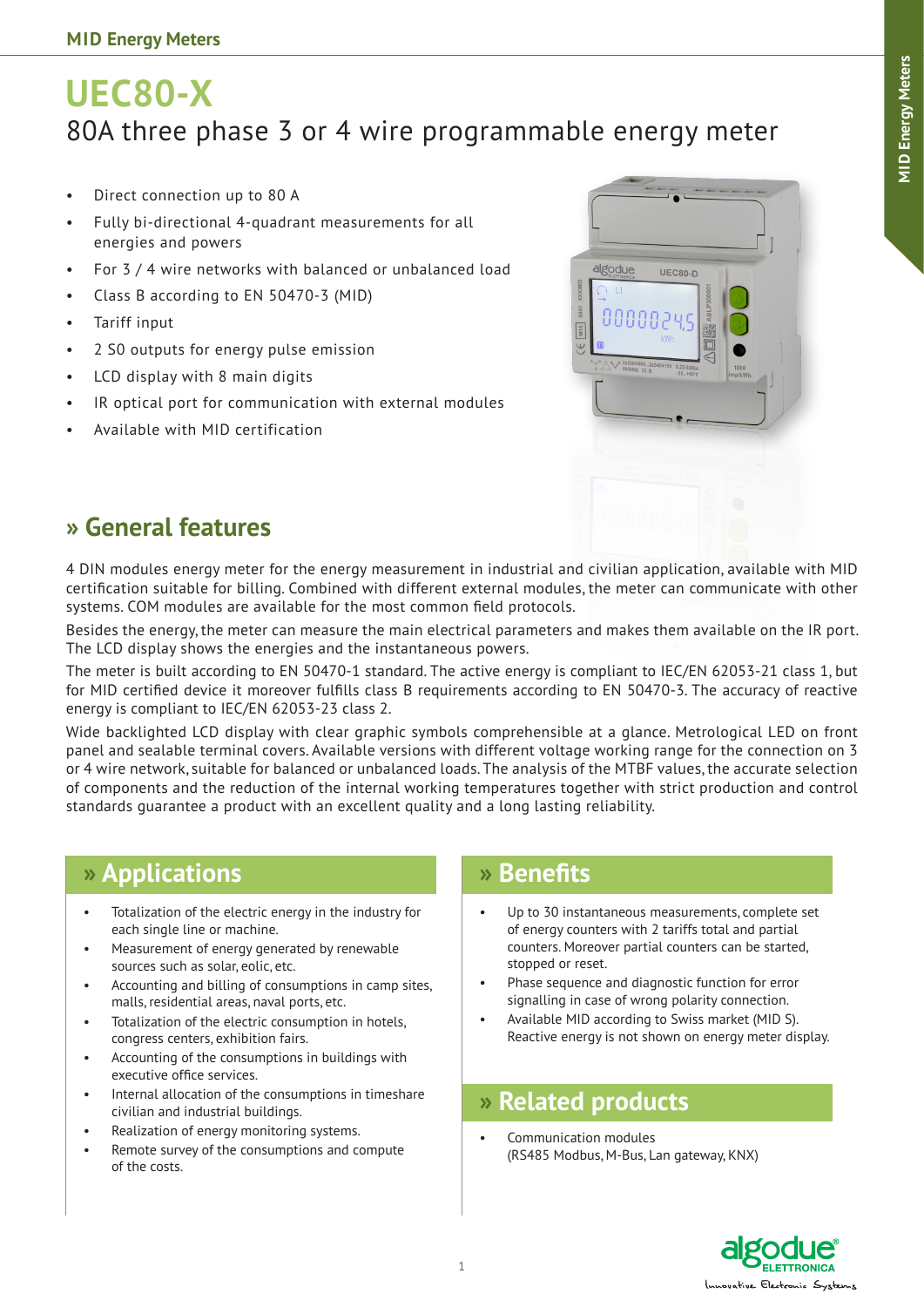### **» Technical features**

#### **Power supply**

- Power supplied from the voltage circuit
- Nominal measurement voltage ±20%
- Max consumption (for each phase): 7.5 VA 0.5 W
- Nominal frequency: 50/60 Hz

#### **Voltage & frequency**

Nominal values: A) 3x230/400 V 50 Hz D) 3x230/400 ... 3x240/415 V 50/60 Hz

#### **Current**

- Starting current I<sub>n</sub>: 20 mA
- Minimum current  $I_{\text{min}}$ : 250 mA
- Transitional current  $I_{tr}$ : 500 mA
- Reference current  $I_{ref}$  ( $I_b$ ): 5 A
- Maximum current  $I_{\text{max}}$ : 80 A

#### **Accuracy**

- Active energy class 1 according to IEC/EN 62053-21 (NO MID)
- Active energy class B according to EN 50470-3 (MID)
- Reactive energy class 2 according to IEC/EN 62053-23

#### **S0 outputs**

- 2 passive optoisolated
- Maximum values:  $250 V_{AC-DC} 100 mA$
- Meter constant: 100 imp/kWh The measuring unit (imp/kWh, imp/kvarh, imp/kVAh) changes according to the assigned counter (kWh, kvarh, kVAh)
- Pulse length:  $50 \pm 2 \text{ms}$

#### **Tariff input**

- Active optoisolated
- Voltage range for tariff 2: 80 ... 276  $V_{AC,DC}$

#### **Metrological LED**

- Meter constant: 1000 imp/kWh
- Pulse length: 10 ±2ms

#### **Environmental conditions**

- Operating temperature: -25°C ... +55°C
- Storage temperature: -25°C ... +75°C
- Humidity: 80% max without condensation
- Protection degree: IP51 frontal part -IP20 terminals

### **» Technical drawing (mm)**





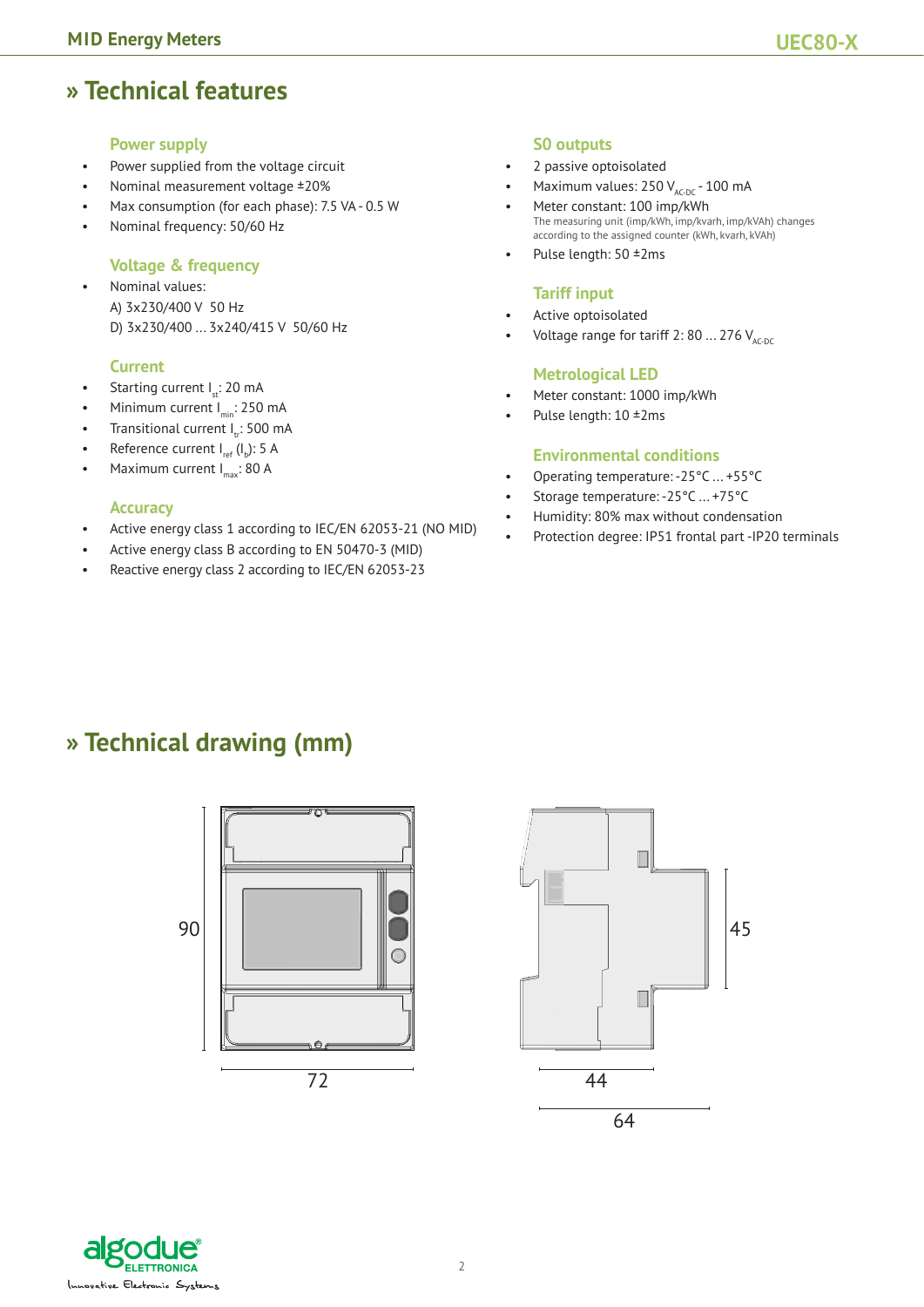## **» Measurements**

|                                                                          | <b>SYMBOL</b>                         | <b>MEASURE UNIT,</b><br><b>VALUE or STATUS</b>         | <b>3 WIRE</b><br>SYSTEM SYSTEM | 4 WIRE    | <b>DISPLAY</b> | <b>COM</b><br><b>PORT</b> |
|--------------------------------------------------------------------------|---------------------------------------|--------------------------------------------------------|--------------------------------|-----------|----------------|---------------------------|
| <b>INSTANTANEOUS VALUES</b>                                              |                                       |                                                        |                                |           |                |                           |
| Phase voltage                                                            | $V_{L1-N} - V_{L2-N} - V_{L3-N}$      | V                                                      |                                | $\bullet$ |                |                           |
| Line voltage                                                             | $V_{L1-L2} - V_{L2-L3} - V_{L3-L1}$ V |                                                        | $\bullet$                      |           |                |                           |
| System voltage                                                           | $\sqrt{\Sigma}$                       | $\vee$                                                 |                                |           |                |                           |
| Phase current                                                            | $I_1 - I_2 - I_3$                     | A                                                      |                                |           |                |                           |
| Neutral current                                                          | $\mathsf{I}_{\mathsf{N}}$             | A                                                      |                                |           |                |                           |
| System current                                                           | $\overline{12}$                       | A                                                      | $\bullet$                      |           |                |                           |
| Phase power factor                                                       | $PF_{11} - PF_{12} - PF_{13}$         | $\overline{\phantom{a}}$                               |                                |           |                |                           |
| System power factor                                                      | $PF\Sigma$                            | ٠                                                      | $\bullet$                      |           |                |                           |
| Phase apparent power                                                     | $S_{L1} - S_{L2} - S_{L3}$            | kVA                                                    |                                |           | П              |                           |
| System apparent power                                                    | $S \Sigma$                            | kVA                                                    | $\bullet$                      |           | П              | Ш                         |
| Phase active power                                                       | $P_{L1} - P_{L2} - P_{L3}$            | kW                                                     |                                |           | ■              |                           |
| System active power                                                      | $P\Sigma$                             | kW                                                     | $\bullet$                      |           | ■              |                           |
| Phase reactive power                                                     | $Q_{L1} - Q_{L2} - Q_{L3}$            | kvar                                                   |                                |           | ⊓              |                           |
| System reactive power                                                    | $\overline{\text{O}}\Sigma$           | kvar                                                   |                                |           | □              |                           |
| Frequency                                                                | f                                     | Hz                                                     |                                |           |                |                           |
| Phase sequence                                                           | CW/CCW                                | $\qquad \qquad -$                                      |                                |           |                |                           |
| Power direction                                                          | $\stackrel{\rightarrow}{\leftarrow}$  | $\qquad \qquad \blacksquare$                           |                                |           |                |                           |
| <b>RECORDED DATA</b>                                                     |                                       |                                                        |                                |           |                |                           |
| Phase active energy                                                      | $L1 - L2 - L3$                        | kWh                                                    |                                |           | □              |                           |
| System active energy                                                     | Σ                                     | kWh                                                    |                                |           | П              |                           |
| Phase inductive and capacitive reactive energy                           | $L1 - L2 - L3$                        | kvarh                                                  |                                |           | ■※             | Ш                         |
| System inductive and capacitive reactive energy                          | Σ                                     | kvarh                                                  |                                |           | ■※             |                           |
| Phase inductive and capacitive apparent energy                           | $L1 - L2 - L3$                        | kVAh                                                   |                                |           | ■              |                           |
| System inductive and capacitive apparent energy                          | Σ                                     | kVAh                                                   |                                |           | ■              | ■                         |
| Tariff 1/2 phase active energy                                           | $L1 - L2 - L3$                        | kWh                                                    |                                |           | □              |                           |
| Tariff 1/2 system active energy                                          | Σ                                     | kWh                                                    | $\bullet$                      | $\bullet$ | П              |                           |
| Tariff 1/2 phase inductive and capacitive reactive energy                | $L1 - L2 - L3$                        | kvarh                                                  |                                |           | ■※             |                           |
| Tariff 1/2 system inductive and capacitive reactive energy               | Σ                                     | kvarh                                                  | $\bullet$                      |           | ∎∻             |                           |
| Tariff 1/2 phase inductive and capacitive apparent energy                | $L1 - L2 - L3$                        | kVAh                                                   |                                |           | □              | П                         |
| Tariff 1/2 system inductive and capacitive apparent energy               | Σ                                     | kVAh                                                   |                                |           | □              | ■                         |
| Resettable partial energy counters                                       | Σ                                     | kWh, kvarh, kVAh                                       |                                |           | ■※             |                           |
| Energy balance                                                           | Σ                                     | kWh, kvarh, kVAh                                       | $\bullet$                      |           | ■※             | ■                         |
| <b>OTHER INFORMATION</b>                                                 |                                       |                                                        |                                |           |                |                           |
| Present tariff                                                           | Τ                                     | 1/2                                                    |                                |           |                |                           |
| Undervoltage/overvoltage                                                 | VOL, VUL                              | ON/OFF                                                 |                                |           |                |                           |
| Undercurrent/overcurrent                                                 | IOL, IUL                              | ON/OFF                                                 |                                |           |                |                           |
| Frequency out of range                                                   | fout                                  | ON/OFF                                                 |                                |           |                |                           |
| Partial counters                                                         | PAR                                   | START/STOP                                             |                                |           |                |                           |
| S0 output status                                                         | $\sqrt{1}$                            | Active                                                 |                                |           |                |                           |
| LEGEND:<br>$\bullet$ = Available<br>$\blacksquare$ = Bidirectional value |                                       | $\Leftrightarrow$ = varh not available for MID S meter |                                |           |                |                           |